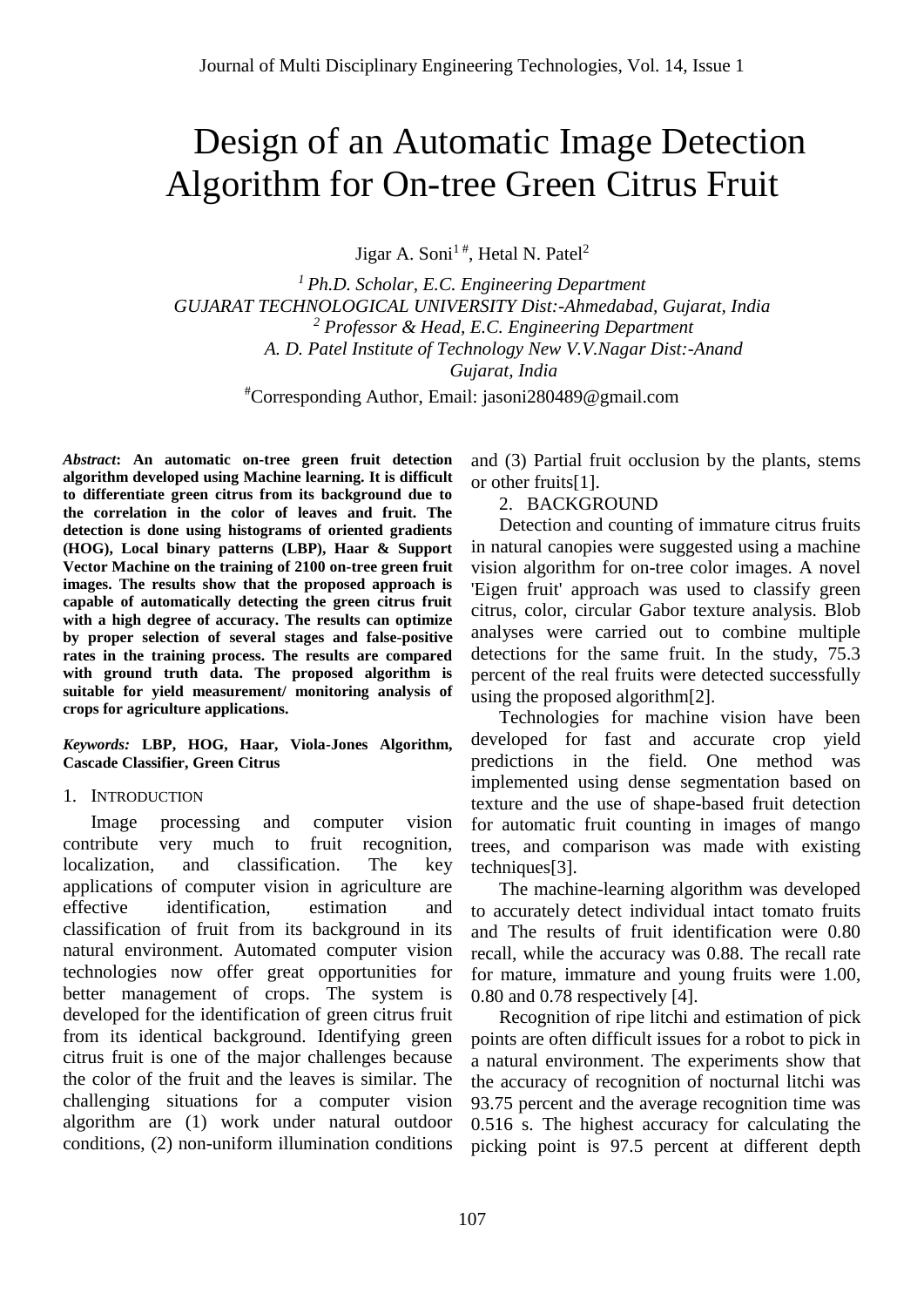distances, while the lowest is 87.5 percent. Its work offers technical support for litchi-picking robots with visual localization technology [5].

A public camera image dataset was used to investigate and evaluate three commonly used approaches to object detection, Histogram of Oriented Gradients (HOG), Haar-like features and Local Binary Pattern (LBP). The findings show that LBP features perform better than the other two forms of ' HOG ' and ' Haar ' features with a higher detection rate. A novel and robust detection algorithm was suggested, using a combination of various feature descriptors and AdaBoost cascade classification[6].

The block-matching approach and SATD were used to identify potential pixels of fruit that were closer to the template. Using a feature selection method and using a kernel SVM classifier, five texture features were selected to remove false positives. The final decision was made regarding false-positive elimination and the number of fruits in each picture was counted[7].

The color segmentation system detects exactly the fruit regions in the image. It surpasses edgebased segmentation results. So the method of edge detection was not as effective as the color segmentation; The color algorithm was able to detect mangoes with an accuracy of 85-90 percent [8].

Basic process flow of fruit classification and grading. Characteristic extraction methods for color, size, shape, and texture are explained by the features of SURF, HOG, and LBP. Finally, some approaches to machine learning such as KNN, SVM, ANN, and CNN are explored in brief [9].

The author also presents the quality evaluation of tomato-based on a computer. They defined the statistical color characteristic, the color texture features the tests, the accuracy rate for defective / non-defective and ripe/unripe tomato picture was 100% and 96.47% [10].

Authors have worked to efficiently locate the fruit on the plant, which is one of the most critical criteria for the fruit harvest process. Color and shape analysis was used to segment the images of various fruits under various

illumination conditions. the pre-processing of the input image was performed first, segmentation of a fruit image, labeling of the binary noiseremoved image to isolate the fruits, fitting the circle to the edge points. The results indicate that the proposed method can precisely segment the occluded fruits with 98 percent output[11].

The approach used for background subtraction was the Watershed Image. Comparisons had been made between a neural network, Naive Bayes and algorithms for the decision tree. The decision tree has the highest accuracy rate using CA as the metric with a value of 93.13 percent. The Naive Bayes and a neural network provided a 91.94 percent accuracy score, 92.84 percent individually for the classification of orange image conditions such as mature, unripe and scaled. Precision and sensitivity are also used to test the method for all three classifiers using an efficiency metric. The decision tree classifier with Precision and Sensitive metric has the highest precision rate of 93.45 percent and 93.24 percent compared to the classifier Naive Bayes [12].

The learned classifier is applied to identify the image that is used to measure image accuracy. For example, Recall, Precision, F-measure, False Positive was used for the experiment to test the results. Two separate image sets, one for a singlescale case containing 170 images of a car, the second for a multi-scale case with 108 images of a car of different size and rotation. With the analysis, they express that recall-precision curves are more fitting than ROC curves to calculate the effectiveness of object detection techniques [13].

A case study was performed using 15 different types of fruits and vegetables. This data set also has different effects on the pose, variability, crop yield, and partial occlusion. Different descriptor was used to extract the image feature based on color, texture, and shape. The MSVM is used for the classification and training They have finally provided 93.84 accuracy levels [14].

The fruits and vegetables were classified using CNN. The results show that the VGG model has achieved a 95.6 percent accuracy rate [15].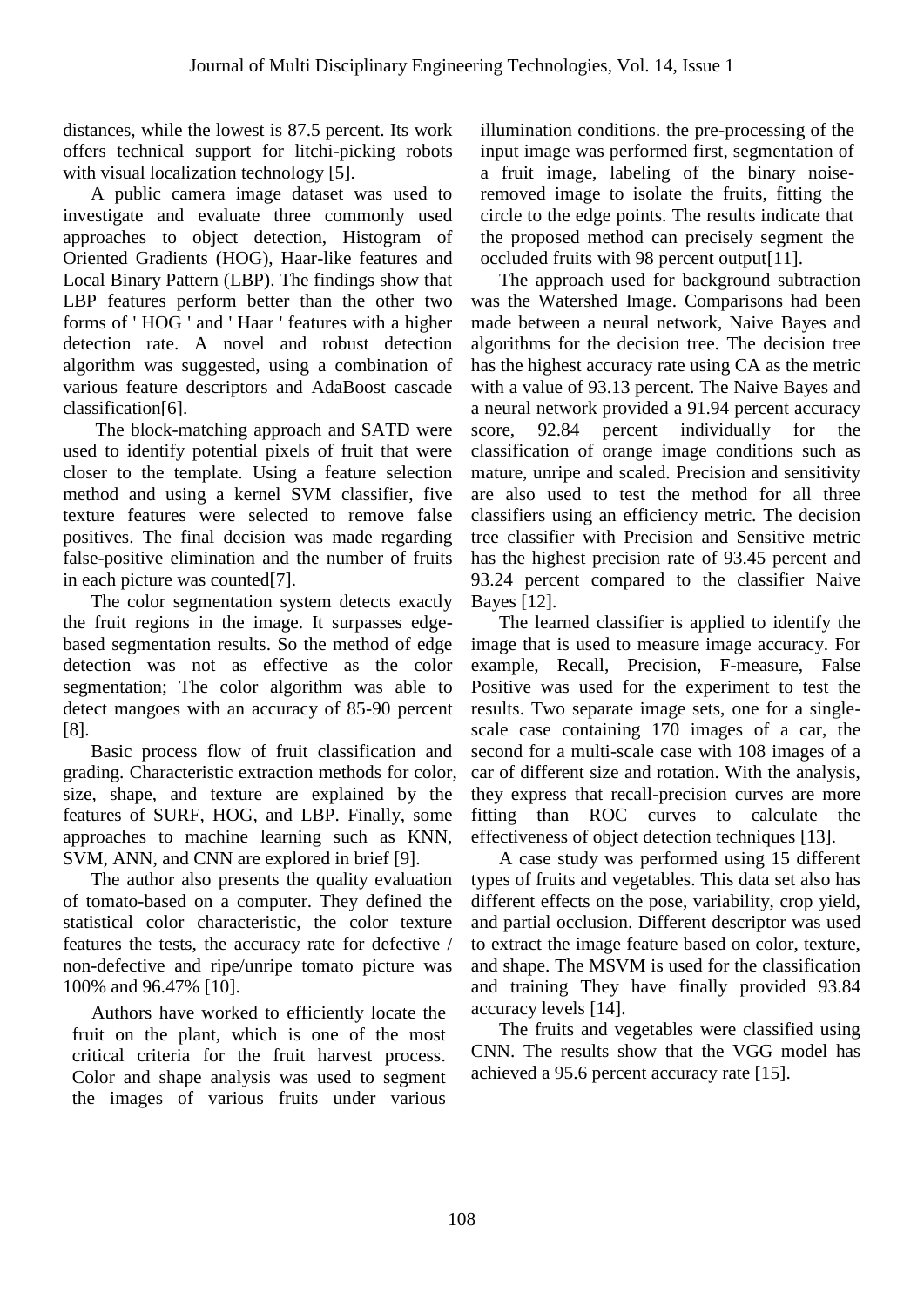## 3. MATERIALS AND METHODOLOGY

On-tree citrus fruit images were captured from the farm in the varying lighting conditions and camera angles with different distances between

#### *3.1Block Diagram of the Proposed Algorithm*

#### *3.1.1Positive and Negative Instances*

This section describes the training of algorithms with green citrus fruits as positive samples and Negative samples like Leaf stems and other backgrounds.



Fig. 1 Data set for Positive and Negative Instances**1.2Green Fruit Detection block diagram**



Fig. 2 Block Diagram of Green Fruit Detection

camera and tree. The fruit scenes on both the sunshine side and the shadow side of the tree were picked at random from the citrus canopy. A total of 2100 images of citrus fruits were collected.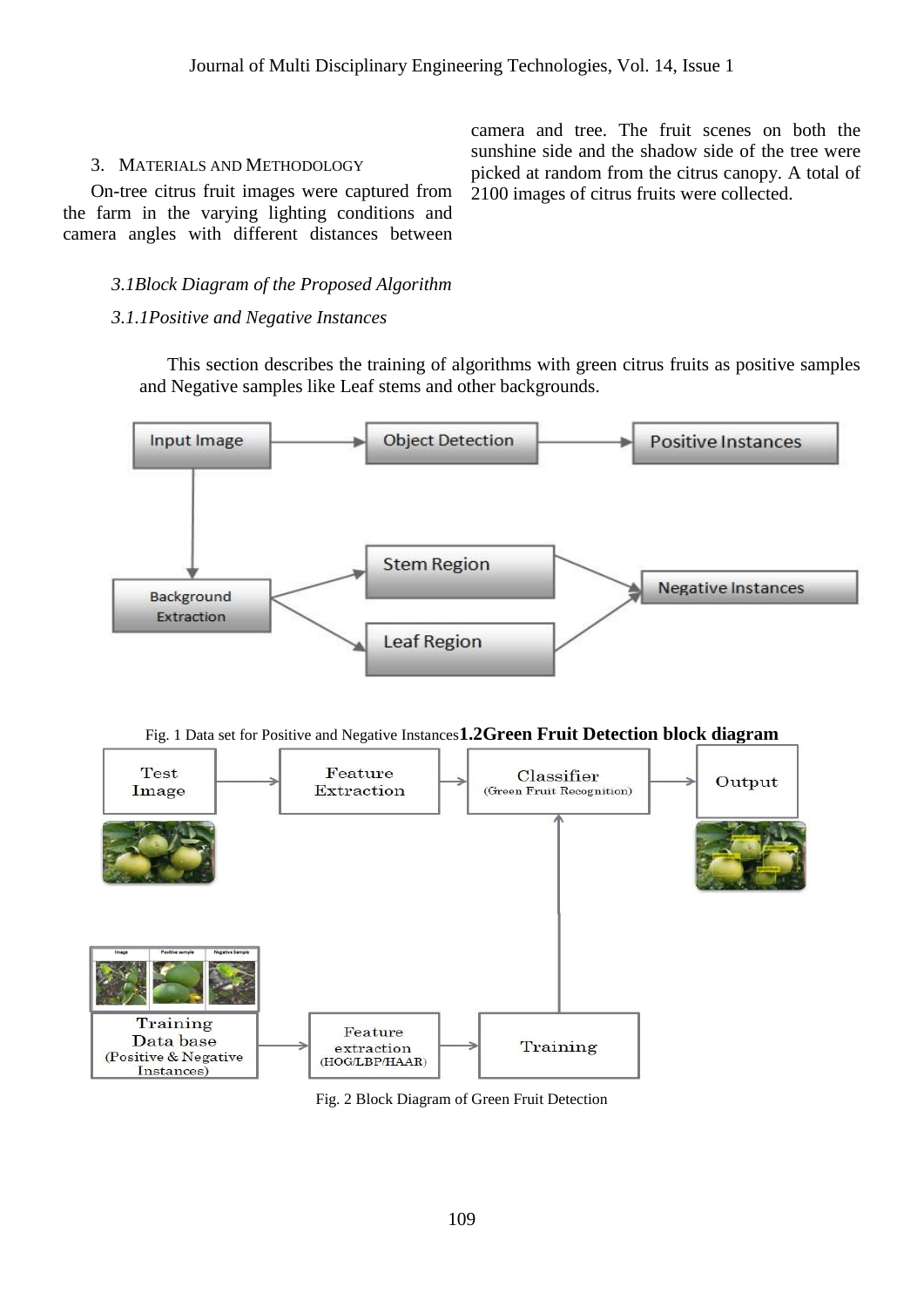Initially, different images containing single fruit and multiple fruits along with leaf, stem, and background were taken. In this green citrus fruit was taken as the Region of Interest (ROI) as positive instances while leaf, stem, and background were considered as negative instances. From these labeled data ground truth for the training of algorithm created.

Cascade training is done with a set of positive objects (Green Citrus windows) and a set of negative images (Leaf, stem, and background). To obtain reasonable accuracy it is necessary to specify the number of cascade layers, the feature type (Haar, LBP or HOG) and the function parameters.

To get better results, the size of the training object should be as close to the size of the object being measured as possible. An algorithm was trained for different values of false positive (false alarm rate). In this implementation, authors have used "Haar", "LBP" and "HOG" as the feature type for training. A comparison was done based on training time and detection results for different features.

## 4. EXPERIMENTAL EVALUATION

This section describes the formation of datasets and results obtained during various phases of training and testing of the algorithm. On-tree citrus fruit images were captured from the farm in the varying lighting conditions and camera angles with different distances between camera and tree. The fruit scenes were picked at random from the citrus canopy on both the sunshine side and the shadow side of trees.

A total of 2100 images of citrus fruits were collected. The images were captured using a digital camera with full resolution (NIKON D3200): 6,016  $\times$  4,000 From the citrus trees when the fruit was immature green. To develop Green fruit detection algorithm MATLAB Version 9 was used on 64 bit Intel®Core (TM) i5-9300H [2.40](mailto:CPU@1.80) GHz CPU with 8 GB RAM, 4GB NVIDIA GeForce GTX1050, and a 64-bit Operating System Computer.

## *4.1. Training Methodology*

The training of the algorithm uses a total of 1600 images which contains 1000 fruit images and 600 non-fruit images (leaf and stem). Each of the 1000 fruit images contains one or several fruits**.** Training of algorithm was done with a selection of different features like 'LBP',' HOG' and 'Haar'.

Fig.3 shows the image captured from the ontree Citrus tree, its positive sample which is a citrus fruit and negative samples like leaf and stems.



Fig. 3 Image, positive and negative samples

# *4.2. Experimental Result of Green Fruit Detection Algorithm*

Around 500 number of on-tree images for testing purposes. Here we implemented the histogram of the Oriented Gradient Approach and SVM classifier approach.



Fig. 4 Results of different lighting condition and Background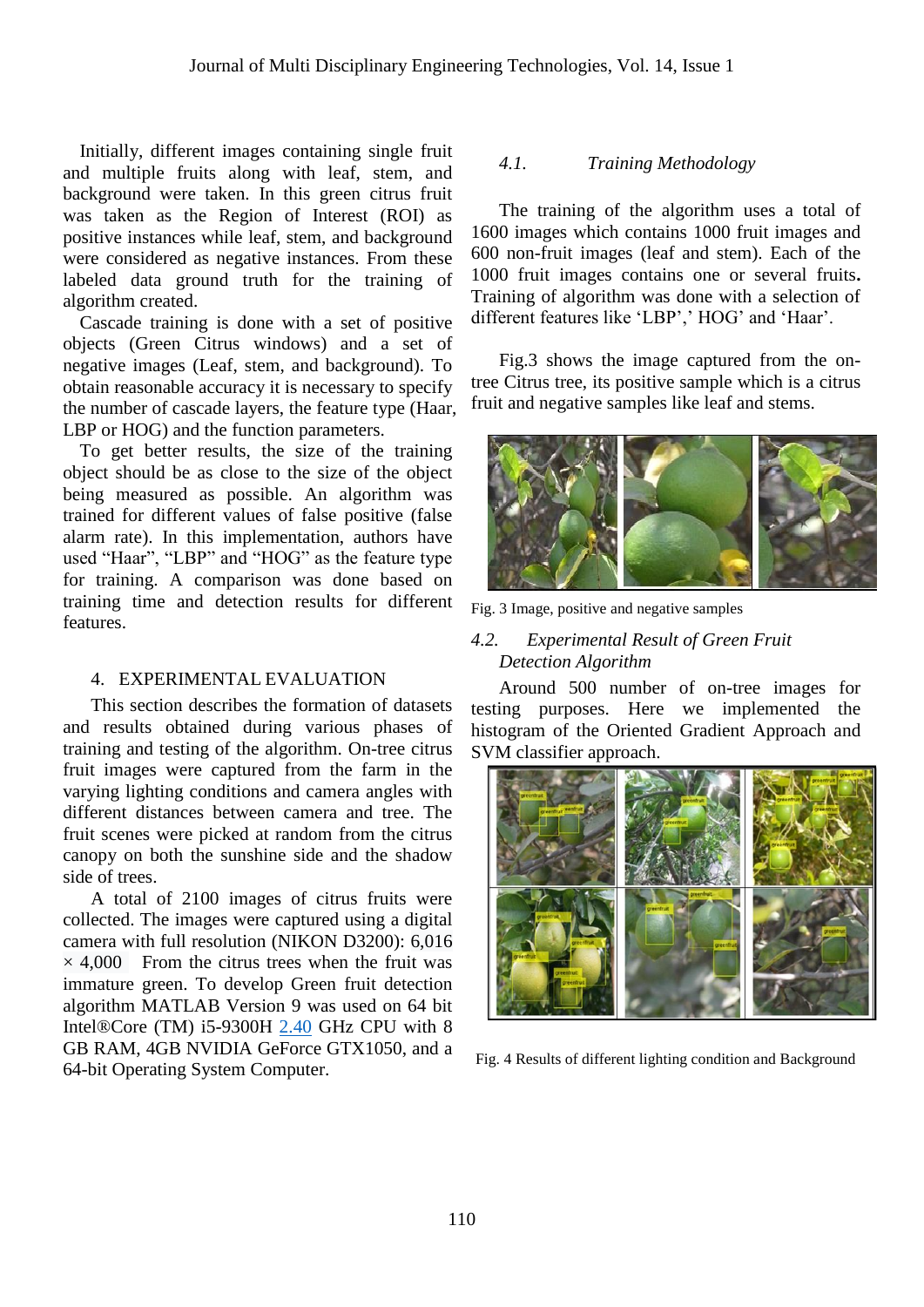#### *4.3. Results and discussion*

.

In the testing of the on-tree Green Fruit detection and Classification algorithm total, 500 images were used. The result of the algorithm is compared with the ground truth data. The positive difference between the values of algorithm and Ground Truth fruit count indicates that the algorithm detects more fruits than actual fruits due

to the similarity of color and size of the leaf. A negative difference indicates that the algorithm detects fewer fruits than actual fruits because of the hidden, overlapping of fruit by leaf or stems. The below graphs shows the comparison of Fruit count by the algorithm and Ground truth data.





The above plot shows the comparison of the results of No, of Fruit Detected by Algorithm and manual Fruit Count for 100 images. From the plot, it can be seen that in most of the case Manual Fruit count and Algorithm fruit count are the same but in some cases where there is an overlapping of fruits, fruit occlude by leaf or stems, then algorithm can't detect fruit. While in some cases due to similarity in color and shape of the leaf, it misclassified leaf as a fruit.

Figure 6 shows the confusion matrix for 3 different types of features which are 'LBP', 'HAAR' and 'HOG'

|        |              | <b>Predicted Class</b> |              |
|--------|--------------|------------------------|--------------|
|        | LBP          | Fruit                  | Non<br>Fruit |
| Class  | Fruit        | 890                    | 110          |
| Actual | Non<br>Fruit | 145                    | 455          |

|        |              | <b>Predicted Class</b> |              |
|--------|--------------|------------------------|--------------|
|        | <b>HAAR</b>  | Fruit                  | Non<br>Fruit |
| Class  | Fruit        | 925                    | 75           |
| Actual | Non<br>Fruit | 94                     | 506          |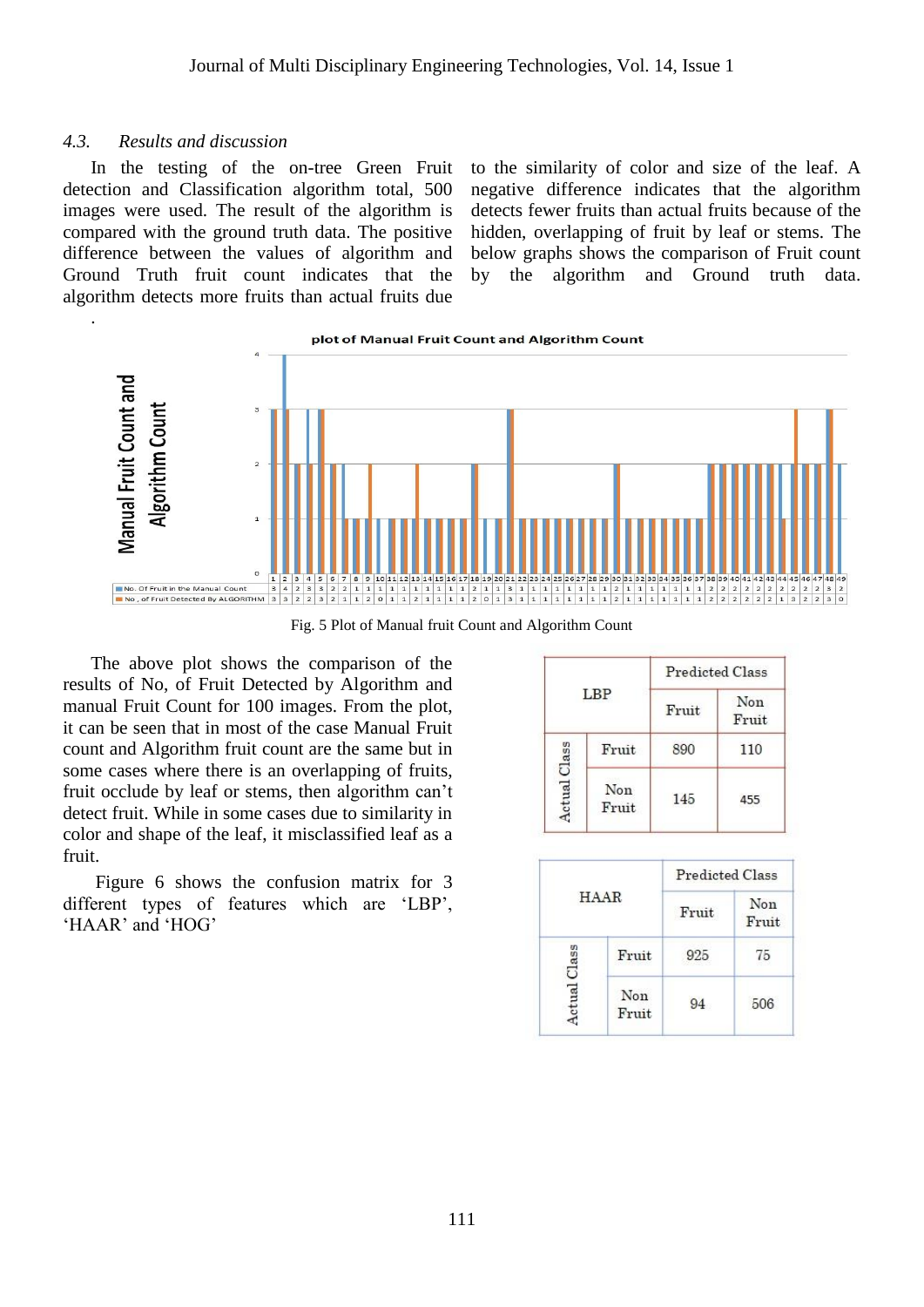|       |              | <b>Predicted Class</b> |              |  |
|-------|--------------|------------------------|--------------|--|
|       | HOG          | Fruit                  | Non<br>Fruit |  |
| Class | Fruit        | 930                    | 70           |  |
| ctuna | Non<br>Fruit | 80                     | 520          |  |

Fig. 6 Confusion matrix

Table 1 Shows the Performance parameters for On-tree Citrus Fruit Detection using three features 'HOG', 'LBP' and 'Haar'. The most widely used basic measures of classifier performance are Accuracy (ACC), Precision (PREC), Recall (REC) and F1-Score.

- a)  $ACC = (TP + TN) / (TP + TN + FN + FP)$
- b) PREC= TP  $/(TP + FP)$
- c)  $REC= TP / (TP + TN)$
- d) F1 SCORE= $2 * PREC * REC / (PREC +$ REC)

Note: TP: true positives; TN: true negatives; FP: false positives; FN: false negatives[16]

| <b>Features</b>         | <b>HOG</b> | <b>LBP</b>    | <b>HAAR</b> |  |
|-------------------------|------------|---------------|-------------|--|
| <b>Precision</b>        | 92.08%     | 85.99         | 90.78%      |  |
|                         |            | $\%$          |             |  |
| <b>Recall</b>           | 93.00 %    | 89.00<br>$\%$ | 92.50 %     |  |
| Accuracy                | 90.63 %    | 84.06<br>$\%$ | 89.44 %     |  |
| <b>F1 Score</b>         | 92.54 %    | 87.47<br>$\%$ | 91.63 %     |  |
| <b>Training</b><br>Time | 835 sec    | 245 sec       | 7459<br>Sec |  |

| Table 1 Comparison of Performance parameter for three |  |
|-------------------------------------------------------|--|
| types of Features                                     |  |

From the above table, it can be seen that the Precision of 'HOG' and 'Haar' Feature was 92.08% & 90.78 % which was better than 'LBP' feature of 85.99 %. The training time of 'Haar' Feature was 7459 sec which is more as compared to 'LBP' which was 245 sec and 'HOG' which was 835 sec. Accuracy of 'Haar' and 'HOG' was 91.63% and 92.54 % respectively but the result of 'HOG' was better in terms of Training Time and Precision.

## 5. CONCLUSIONS

In this paper, an algorithm was designed to detect green citrus from its identical background. The performance of the algorithm was tested using precision, recall and accuracy, which was found as 92 %, 93% & 90 % respectively for HOG Feature , 86 %, 89% & 84 % respectively for LBP Feature , 91 %, 93% & 89 % respectively for Haar Feature. The proposed algorithm is suitable for yield measurement/ monitoring analysis of crops for agriculture applications.

#### ACKNOWLEDGMENT

Authors are thankful to Principal and Head of EC Department of A. D. Patel Institute of Technology New V. V. Nagar for their constant motivation, support, and encouragement

#### **REFERENCES**

- [1] S. Sengupta and W. S. Lee, "Identification and determination of the number of immature green citrus fruit in a canopy under different ambient light conditions," *Biosyst. Eng.*, 117(C), 51–61, 2014, DOI: 10.1016/j.biosystemseng.2013.07.007.
- [2] F. Kurtulmus, W. S. Lee, and A. Vardar, "Green citrus detection using 'eigenfruit', color and circular Gabor texture feature under natural outdoor conditions," *Comput. Electron. Agric.*, 78(2),140–149, 2011, DOI: 10.1016/j.compag.2011.07.001.
- [3] W. S. Qureshi, A. Payne, K. B. Walsh, R. Linker, O. Cohen, and M. N. Dailey, "Machine vision for counting fruit on mango tree canopies," *Precis. Agric.*, 18(2),224–244, 2017, DOI: 10.1007/s11119-016- 9458-5.
- [4] K. Yamamoto, W. Guo, Y. Yoshioka, and S. Ninomiya, "On plant detection of intact tomato fruits using image analysis and machine learning methods," *Sensors (Switzerland)*,14(7),12191–12206, 2014, DOI: 10.3390/s140712191.